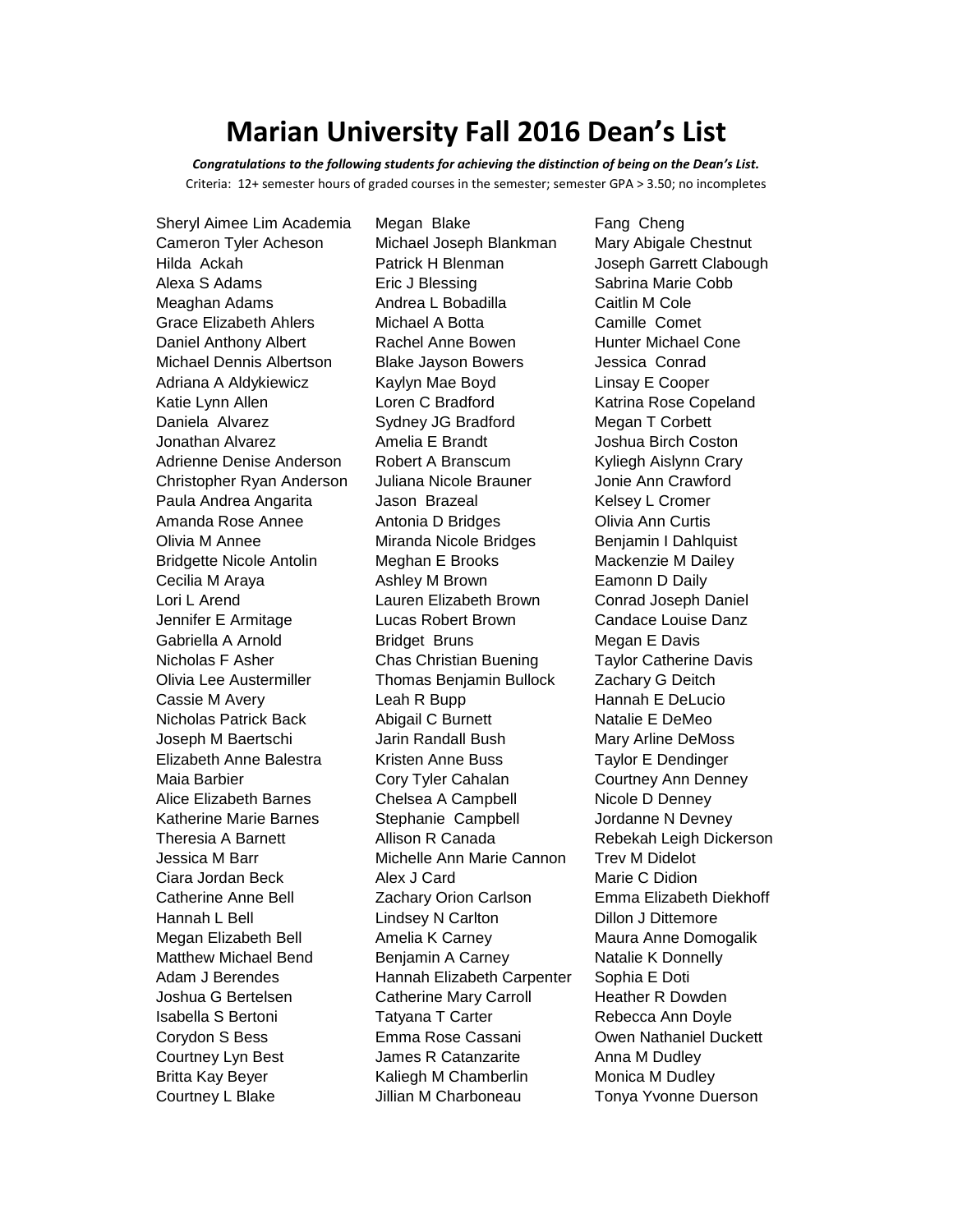Breanne D Dunigan Katlyn Maria Grossman Sherry Horrigan Lexy Daye Griggs Quinton Alexander Horne Mary Ann Kompar

Kelby Duong Brenda C Gutierrez Chandler Jeffrey Horton Kendra L Durbin Samuel Kurtz Guymon Liam James Hosty Adam David Eads **Exa M Haas** Board Computer S Hoying William P Eckerle **Frances E Haas** Elizabeth Abigail Hubbard Andrew C Ehrsam **Isaak Edward Haas** Shelby Hughbanks Ashley Jean Ellington Troy J Hale Sarah R Hunter Dionne Elsener Chase David Hall Anna Catherine Huntine Luke Daniel Elsener Emily Kay Hall Logan Maxwell Hurley Abigail Marie English Mackenzie Noel Hall Claire Elizabeth Husting Lauren G Espique **Ericka Danielle Ham** Ashley Marie Hyche Olubukola O Fadiya Abigail Christine Hamm Garrett N Isch Brittany Marie Fahringer Kevin Bryan Hammond Rachel A Jackson Maria Rose Farmer **Jamonte J Hampton** Emily James Courtney Fenwick **Courtney Fenwick** Jocelyne N Hanquier Nicole E Jansen Anna Mary Fisher **Madalyn Faith Hardig Communist Contrary C** Jarrell Vance Dean Fletcher Andrew Harrison Michael David Jefferies Natalia Font Melissa K Hartman Lucas A Jirgal Eliot E Forrest Vanessa R Haslag Alexa Brooke Johnson Susan R Foss **Laura Ann Haunert** Kaylyn A Johnson Rebecca L Foste **Kristin Nicole Hauser** Karen Mary Jones Luke Frain Elliott J Haynes Morgan E Kaiser Abigail K Fralich **Morgan Lynn Hayse** Olivia E Kalscheur Daniel M Francis **Jenna Rene Hedlund** Kylee J Kasper R Rachelle Franklin Caitlin E Heinzelman Samantha Elizabeth Katra Zoe Larissa Frazier **Kaitlyn Nicole Hellinger** Teresa Kays Clara L Garner Mark D Hellinger Moira Ann Keating Dominic A Garrett Taylor E Helvie Marcos Samuel Keefe Darien Michaela Garrigus Riley McCauley Hendricks Morgan T Keenan Keflome Gebrenegus Chastin M Henley Meghan Elizabeth Keever Annie W Getzin John Paul Hennessey Morgan Marie Kehoe Brittany N Gilson Taryn N Henson Maresa Eileen Kelly Austin Thomas Ginther Allison Nichole Hering Zachary James Kelly Christopher C Glaser, Jr. Paige Hernandez Sarah Kempel Michele Joyce Glauber Dallas Christian Herndon Frank Kristof Kendrick Tyler Lee Glenn Sarah Marie Hershberger Samuel A Kendrick Shayona D Glynn **Brittney Heuerman** Sarah Brittany Kennedy Lydia R Godsil Ryan Charles Heuer Dean Harold Kennison Megan Elaine Good Katie Lynn Hewitt Lyndsey Ellen Kennison Jennifer Goodwin Addison E Hicks Cassandra Ketteman Patrick Gordon **Erin E** Hill **Carol L Killworth** Ruthann E Gorrell **Elizabeth Kay Hilt** Shawn Allen Kinnaman Ian T Grady Hanna Mickelson Hinshaw Gwendolyn K Kinney-Le Emily Sue Graves **Bryan T Hirt** Taylor Alexander Kinney Gabriella N Graves **Elisha A Hoffman Lindsay Kirchhoff** Sheryl A Graybill **Olivia Jayanne Hoffman** Kellie Marie Kirkhoff Courtney Taylor Green Parker T Hoffman John C Klupar Therese Rose Gregg Kendyl M Holmes Lyndsi Koepnick

Robert George Gillmore Caitlin A Henry **Marshall Alice Kellenburger**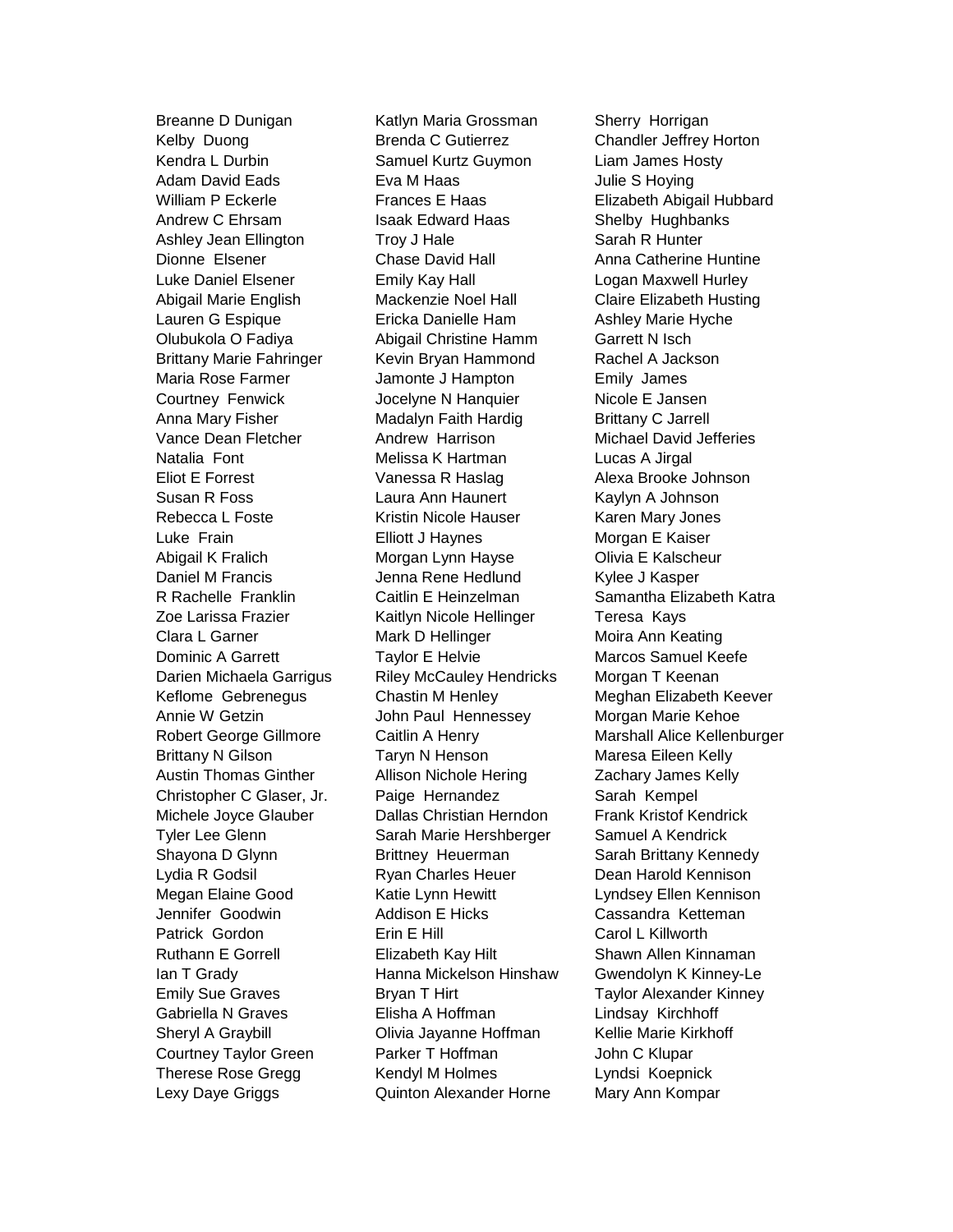Gregory R Konkle Lauren Mari McClaskey Leah Grace Noe

Blair Christine Kramer Tristan A McClone Hayley J Nothnagel Callie Krider Julie A McCoy Joyce L Nuetzel Kahanna V Kring **Alex M McCullough** Kathleen A Null Caleb S Kruse **Amy K McGaughey** Regina Marie Obergfell Madeline R Kurcz **Daniel G McGrath Melissa O'Connell** Allison Jayne Laake Dylan McGuire Alexandra Victoria Offutt Ruth Dixon Lamb Katelyn A McHugh Kaitlyn Taylor O'Grady Christy Landy Landy Angelica Taylor McKibben Kevin Miguel O'Hara David Langford **Heather D McNatt** Emily J Olivera Michael Scott Larew Joseph McNelis Thomas J O'Neil Cass Elaine Lawson **Emily A McNulty Emily A McNulty** Katrina Joy Ornelas Kristen Noelle Layman Sarah Elizabeth Meer Leslin A Ossoff Vanessa R Lay Stacey J Meskimen Willis M Overton Nadia M Le Flore Luke Thomas Messmer Rebecca Pakradooni Alexandra N Lease Madeline C Messmer Sara M Palencer Madeline Ann Lees **Martin John Mikulcik** Kyle Arthur Palermo Shelby A Lefeld Erica Lynn Miller Kyle J Parry Erin Alexis Leppert Kirsten A Miller Mansi Manishkumar Patel Adam Joseph Lesniak Lindsay Brooke Miller Destiny C Patterson Anna Grace Lindle **Samantha Astrid Miller** Meike Paulick Ashley Nicole Linville Therese Renee Miller Christine M Paulose Marek Lisek Jake H Mills Logan Raquel Personett Kristen M Logan **Ashley Rose Minton** Marija Petrovic Ellie Miller Lough Darius Jordan Mitchell Joy L Petty Mariana Lovera **Mariana Industry Sarah Kate Piazza** Maria Lynn Lueken Mason Antonio Mockobee Mary Elizabeth Pitstick Grace Elizabeth Lumpkin Rachel E Moning States University Jessica Pond Fermin Luna **Hannah Marie Moore** Kari M Ponto Nyan Lyih Jalen A Morales-Chandler Megan Victoria Pope Samuel M Lyon Matthew Thomas Morand Maria A Portman Christopher L Mabee Stephanie N Morgan Justin Posey Nicholas Steven Maines Grace A Morrison Anna Therese Potter Kegan Alec Main **Lee Moseley Communist Adreanna R Potts** Jennifer L Manfred Ashley M Motlong Elizabeth A Poynton Tayla D Manion **Nation 2** Dalton P Mudd Megan Anne Prather Tammy Lea Marrs Madelynn Nicole Mulinaro Scott W Prewitt Jeremiah A Marshall Anastasia Rose Mulinix Eric L Price Logan Paul Marsh **Thomas Mulloy** Stephanie Marie Purdy Elizabeth Thomasina Marsili April Murdoch Maya Jacqueline Quandt Jesus A Martinez Anthony Vincent Neari Maria Anne Rains Morgan L Martin **Nation 2** Zachary Peter Nehr Maryanne E Ratekin Jennifer E Marvel **Emily Rose Neice Laurel Elaine Rathbun** Sarah E Marye **Jillian Leigh Nelson** Jack A Ravotto Laura Elizabeth Mascari Rochelle Y Nelson Mackenzie Kay Reeder McKenzie Elaine Mason William D Netterville Benjamin A Resler Ilissa D Matthews Danielle R Newkirk Amber R Rhine Jeffery A Mayo Lauren Ashleigh Newman Lauren Rhoads Tanner H May **Elly Marie Nickell** Blair L Richards Kathryn Ann McCarty **Troy Phillip Niemerg** Haleigh Nicole Richardson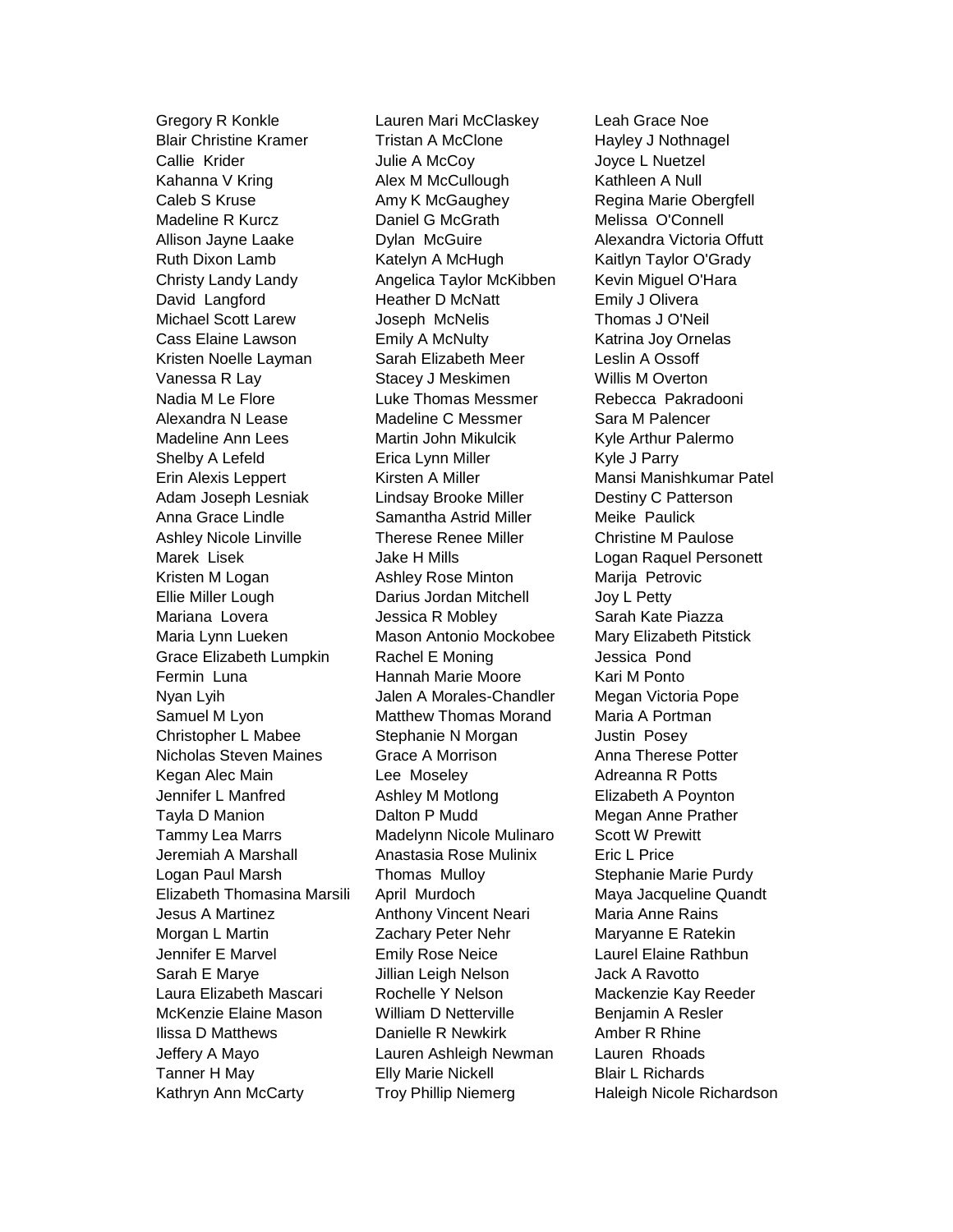Mallory P Ritman **Jacob Robert Smith** Cody James Turpen Ashley K Ritsema Jonas Samuel Smith Angelique Twyman Nicholas Don Rivelli Loretta M Smith Tyler E Underhill Chandler Timothy Roberts Mallory T Smith Kodilee M Underwood Anna K Robertson Rachelle Sierra Smith Kameron Utter Andrea Rodriguez **Kristina M Sobel Mitchell Owen VanBrocklin** Hana Danielle Roessler Hannah E Sobhie Hannah M VanderMel Daniel Armando Rojas Rachel M Sonntag Richard von Behr Gregory C Romer Angel Ignacio Soto-Lozada Devan R Vossekuil Erin E Rosebrough **Maureen K Spina** Kayla M Wagoner Matthew Ross **Amelia B Spoor** Marco Edward Wajda Robert Thomas Ross Bradley P Sprinkle Kimberly A Wallace Logan A Rothschild Felicia Jann Stancil Tiffany R Wallace Emily M Rutter **Matthew J Stankovsky** Taige L Wall Katherine Ryals **Kaylee Renee Stanton** Nathaniel J Walter Jordan Edward Saal **Hannah R Stelflug** Amanda Patricia Warnke Haseena A Sabree **Eathan R** Stephen **Aidan Alexander Washer** Alexandria Belinda Samons Clare Evelyn Stephens Shanya L Washington Daniel John Sanders Margaret Marie Stephens Micayla Bree Watroba Patrick Joseph Sanders Travis Conner Sterrett Isaac C Watson Katherine Santos **Bianca E Stockmeier** Hagar Y Weinstein Luke B Sartino **Nicholas G** Stone Rachel Elizabeth Weiss Hugo Scala Jr **Morgan R** Stricker Maria Helena Wellman Katie Paxton Schafer **Elizabeth D Stucker** Charles Hoyt Wessel Sierra N Schemenauer Lucas Jeffrey Sullivan Mackenzie Elizabeth West Kiersten M Schrope Taylor Wade Summa Jessica L Wharmby Michael Louis Schultz **Destiny Faith Sunberg Brian M Wheeler** Miranda B Schutte **Maria Angela G Sunga** Jayke Andrew White Meghan Diana Scott **Paige A Swan Tyler C Whitfield** Jennifer L Sears Emma C.L. Swartz Emma C Whitlow Nicholas Joseph Sellers Joseph Peter Swindeman Molly C Whitlow Katie M Settles **Katelyn A Syracuse** Samuel L Wilkerson, Jr. Grace E Sexton **Amanda Elizabeth Talley** Abby E Williams Erin Colleen Shearer Elizabeth M Taylor Erik Richard Williams Eileen Mary Shearon Austin Tebelman Jenna K Williams Thomas James Sheridan Brooke Alexandra Thomas Kaitlyn Marie Williamson Alyxakay Ruth Shields Claire Marie Thompson Reanna R Williams Baylen C Shoemaker Htoo Myat Thu Amber L Wilson Kayla M Shorter **Nicole Tillett** Anthony Nicholas Wilson Adam James Shuder **Katherine M Timmermann** Christopher Chase Wilson Andre L Siefker Sarah Marie Tippenhauer Jamie L Windholz Jennifer L Siegel Michael Douglas Todd Kristi Jill Winegarden Felicia Silver Mikaela Delaney Toloday Amanda Nicole Wintrow Allison Noelle Sinks Stephanie A Troup Andrew C Wolfe Nicholas R Sitzman Hannah Caitlyn Trout Andrew Lewis Wood Aaron Hayden Smith Anna M Tucker **Emma Meredith Wood** Colton C Smith Matthew Steven Turk Sarah Rachel Wood Elizabeth M Smith Jane-Claire D Turner Tori E Wood

Julia C Robson **Karen L Snider** Nicole Lee Van Volkenburgh Kiranpreet Singh Taylor Ann Trepanier Alexander Louis Wittenbaum